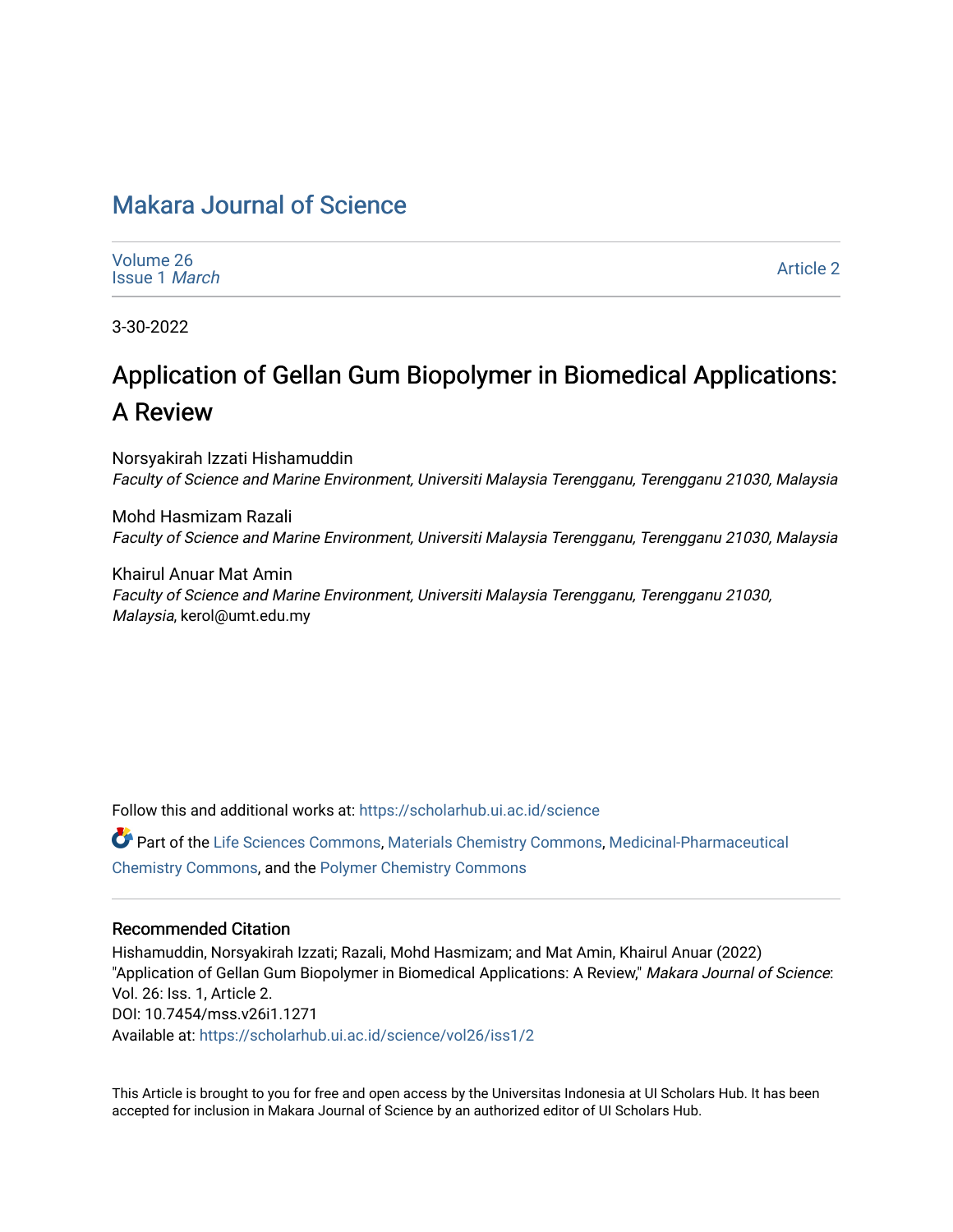## **Application of Gellan Gum Biopolymer in Biomedical Applications: A Review**

Norsyakirah Izzati Hishamuddin, Mohd Hasmizam Razali, and Khairul Anuar Mat Amin\*

Faculty of Science and Marine Environment, Universiti Malaysia Terengganu, Terengganu 21030, Malaysia

*\*E-mail: kerol@umt.edu.my*

Received August 17, 2021 | Accepted January 3, 2022

#### **Abstract**

Gellan gum (GG) has gained considerable attention in the food, chemical, and pharmaceutical industries due to its functional characteristics. It has versatile properties, such as water solubility, easy bio-fabrication, good film/hydrogelformation, biodegradability, and biocompatibility. These properties render GG a promising material in biomedical applications, specifically in the development of wound dressing materials. In this review, the use of GG biopolymer as a wound dressing material was discussed. Various fillers, such as titanium dioxides, clay, drug, and honey, have been incorporated in GG to produce film, hydrogel, or scaffold materials. The effects of filler on the mechanical performance, physical properties, antibacterial activities, and healing activities of GG biocomposites were explained. Overall, this review summarizes the effect of fillers on GG biocomposites for various biomedical uses.

*Keywords: biomaterials, films, gellan gum, hydrogels, wound dressing*

#### **Introduction**

**Wound dressing.** Wound dressing helps accelerate healing and avoid any infections or complications. Different wound dressings have been developed and used based on the type and severity of the wound. The selection of materials, such as film, hydrogel, and scaffold, is crucial in accelerating wound healing. With advanced technology, many types of wound dressing products with different biopolymers are available in the market. Traditional wound dressings, namely gauze, plasters, and bandages, are utilized to protect the wound from contaminations. However, traditional dressings do not provide a moist environment and accelerate healing relative to wound care products. In addition, they adhere to the wound and cause trauma to the patient when removed. Active wound care dressings not only cover the wound but also facilitate wound healing by utilizing biopolymers. An ideal wound dressing should be biocompatible with tissue surfaces, secure the wound from bacterial infection, and offer a moist and healing environment [1, 2]. Therefore, several studies focused on formulating active wound dressing materials, including biopolymers chitosan [3, 4], sodium alginate [5], xanthan gum [6], carrageenan [7], and gellan gum (GG) [8, 9], to promote wound healing. Biopolymers, particularly GG, are incorporated with various fillers to enhance the properties of composites and promote healing activities.

**Gellan gum.** GG is a water-soluble polymer produced in the laboratory in 1982 and has gained great importance in the biomedical, food, and chemical industries due to its functional properties. GG is a polysaccharide resulted from the fermentation of the pure culture of *Pseudomonas elodea* [2, 10–12]. It has been approved for use in food products by the Food and Drug Administration, USA. The unique properties of GG have attracted great attention for the application of the material in many fields. The food industry uses GG in emulsifiers, stabilizers, binders, gelling agents, coagulants, lubricants, film formers, and thickening agents. GG has also been used as agar in the preparation of microbiological media to improve clarity and reduce toxicity [13].

**Structure of gellan gum.** GG has a linear structure of negatively charged exopolysaccharide repeating units consisting of two β-d-glucose (d-Glc), one l-rhamnose (l-Rha), and one d-glucuronic acid (d-GlcA) (Figure 1) [14– 16]. Structurally, gellan is a double helix that is promoted by the  $(1\rightarrow 3)$  linkage in the gellan repeating unit [17].

**Type of gellan gum.** GG exists in two forms: high acyl GG (HA) and low acyl GG (LA) [18, 19]. These GG forms differ in structure, resulting in a different range of textural properties. HA GG has acetate and glycerate as its substituents [20]. Acyl substituents in the GG influence the properties of gel produced. Removal of both substituents by treating the fermentation broth with hot alkali produces deacylated polymer, which is also known as LA GG [21, 22]. Figures 2(a) and 2(b) show the chemical structure of HA and LA GG, respectively.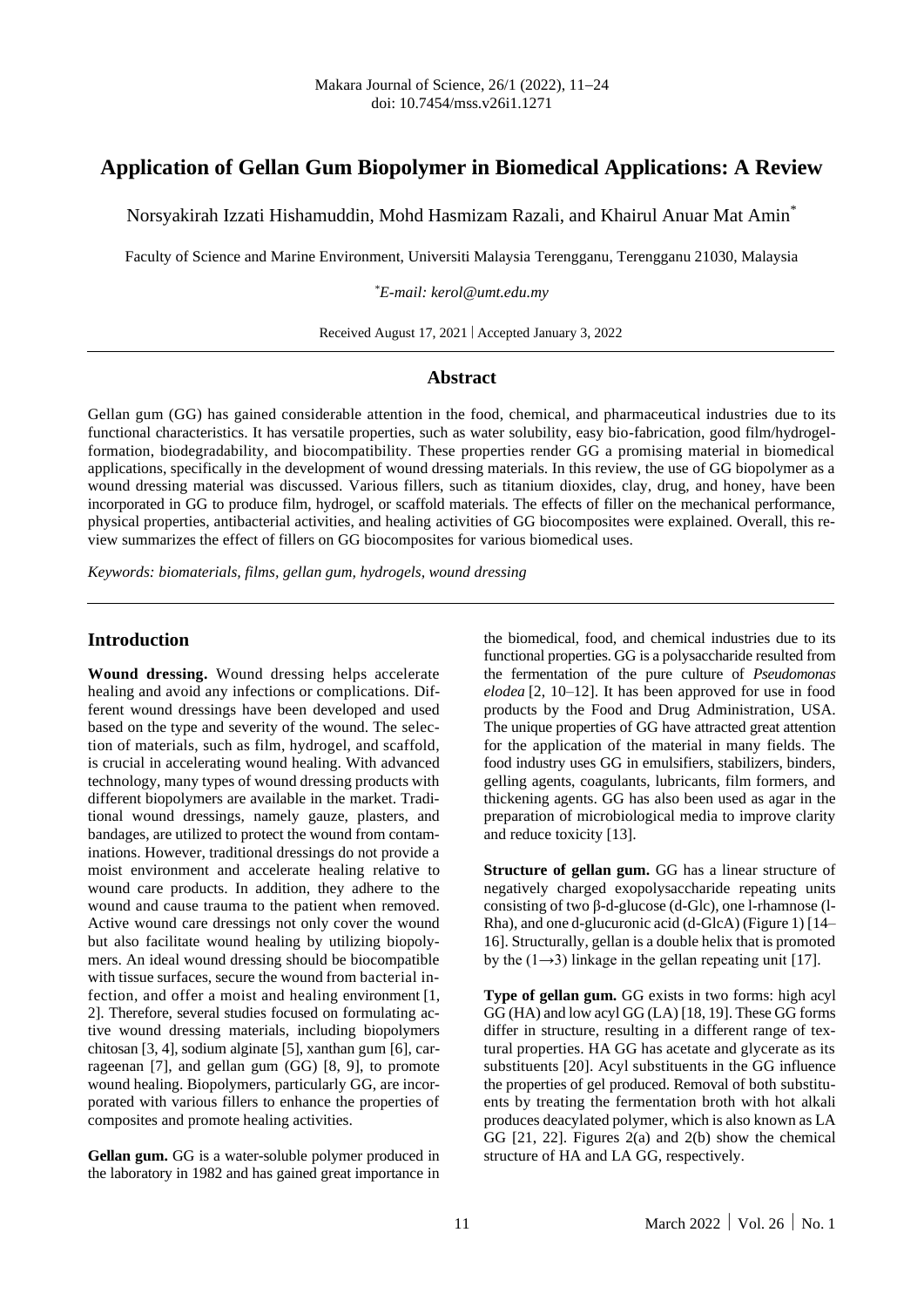HA GG can achieve complete hydration with heating to above 80 °C, whereas LA GG depends on the type and concentrations of ions in solution. HA GG is in a disordered single-coiled structure at high temperatures (80 °C). LA GG is transformed to a double helix and bonded by internal hydrogen bonding between Dglucoronate and D-glucose C residues upon cooling at 50 °C because of the presence of glycerate, thereby producing smooth and elastic GG gels. Compared with HA GG, the absence of acyl groups on LA GG created a different gelation behavior. LA GG undergoes order transition at low temperature, and gel-promoting cations are necessary to form strong and brittle 3D network gels. The difference in the properties of HA and LA GG is shown in Table 1.



**Figure 1. Chemical Structure of Gellan Gum [14]**



**Figure 2. Chemical Structure of (a) High Acyl Gellan Gum and (b) Low Acyl Gellan Gum [23]**

|                     | <b>HA Gellan Gum</b>           | <b>LA Gellan Gum</b>                          |
|---------------------|--------------------------------|-----------------------------------------------|
| Hydration           | $>80^{\circ}$ C                | $>80^{\circ}$ C                               |
| Sequestrants        | N <sub>o</sub>                 | Yes                                           |
| Hot viscosity       | Low                            | Low                                           |
| Gelling ions        | Not required                   | Yes (mono or divalent or acid)                |
| Setting temperature | $50^{\circ}$ C-80 $^{\circ}$ C | $25^{\circ}$ C-60 $^{\circ}$ C                |
| Melting             | Yes                            | No (except low ionic strength and<br>in milk) |
| Texture             | Soft, elastic                  | Firm, brittle                                 |

|  |  |  |  |  | Table 1. Comparison of the Properties of High Acyl (HA) and Low Acyl (LA) Gellan Gum |
|--|--|--|--|--|--------------------------------------------------------------------------------------|
|--|--|--|--|--|--------------------------------------------------------------------------------------|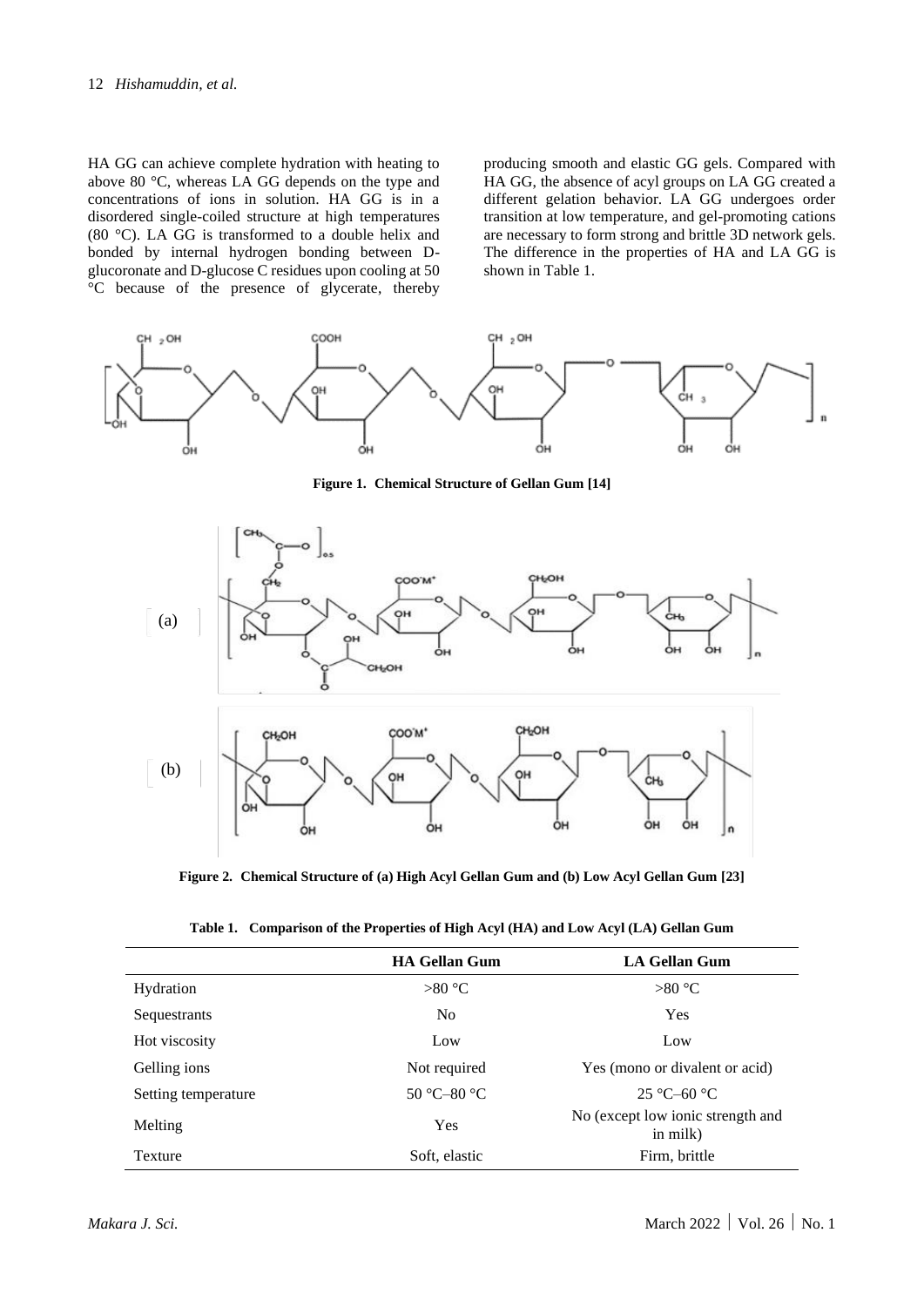#### **Addition of Fillers**

Fillers are added to the polymer composites to create properties improvement to a greater extent. Various fillers have been deployed in composite materials, such as carbon-based fillers [24, 25], titanium dioxide [26], clays [25], metal [27], silver [28], zinc oxide [29], copper oxide [30], halloysite [31], zeolite [32], cellulose [33], and fibers [34]. Nowadays, most studies used nano-sized fillers to extend the composite properties. These fillers are incorporated into different polymers (natural or synthetic) to achieve varied applications, such as in organic photovoltaics [35], biopharmaceuticals [36], catalysts [37], water purification [38], conductive materials [39], and medical purposes [40–42]. A few studies have used GG to mix with those fillers and for the applications discussed above [25, 28, 43]. The present review focuses on the biomedical application of GG as a wound dressing material.

#### **Gellan Gum for Biomedical Applications**

**Drug delivery.** In drug delivery, various formulations of GG are designed to transport the drug to the targeted area, such as to the oral cavity, stomach, intestine, colon, ocular, nasal, and transdermal deliveries. The various targeted areas of GG formulation show that GG is a robust material that could be tailored to a specific targeted area in our body due to its physicochemical, mechanical, and functional characteristics [44]. GG can be formulated in different forms, such as gels, films, microcapsules, nanoparticles, and others, for a different route of administration. Dewan *et al*. [45] have reported the gelation behavior of formulation poloxamer 407 and GG to release pilocarpine hydrochloride drug. The addition of GG in poloxamer 407 decreases the gel pore size and gel dissolution rate of poloxamer. In vitro drug release of pilocarpine hydrochloride from poloxamer-GG formulation depicts better delivery than fully poloxamer-based gel.

Vashisth *et al*. [46] encapsulated ofloxacin in GG/PVA nanofibers and characterized the drug delivery efficiency of the developed polymeric nanofibers. The ofloxacin loaded with nanofibers shows a substantial mucoadhesion and gastric retention when tested in the gastric mucosal membrane of rats. Compared with pure drugs, the developed nanofibers demonstrate an immediate release followed by a sustained release of ofloxacin for up to 24 h. The data depict that the usage of GG/PVA can enhance drug release activity. Curcumin is also often used to treat digestive disorders, such as gastric ulcers. Kerdsakundee *et al*. [47] developed a floating GG-based in situ gel incorporated with curcumin-PVP K-30 to overcome low aqueous solubility and to prolong the gastric residence period. The developed in situ gel improves drug solubility by approximately 4000 times compared with pure curcumin.

**Tissue engineering.** Tissue engineering is an emerging area in exploiting GG biopolymers to improve or replace the biological tissue of humans. GG in general is a highly adaptable material for tissue engineering because it can have a wide range of forms and functions. Most research on GG focused on its use as a material for cartilage reconstruction in tissue engineering. The self-repair for cartilage is limited and takes a long period to heal from degeneration or damage. Therefore, the usage of biomaterials to replace damaged cells is a great alternative.

Ismail *et al*. [40] produced a novel GG incorporated with  $TiO<sub>2</sub>$  nanotube films for applications in skin tissue engineering. The nanotube film produced is biocompatible and shows no sign of toxicity when tested using 3T3 mouse fibroblast cells. GG incorporated with  $TiO<sub>2</sub>$  induces a higher number of cells proliferated after 3 days compared with control GG film. Figure 3 displays the cell viability and number of cells proliferated for the sample. The films produced accelerate cell growth for wound healing and show a compatible characteristic for skin tissue regeneration.

![](_page_3_Figure_8.jpeg)

**Figure 3. (a) Fluorescence Image Cell Growth and (b) MTT Analysis of Cell Proliferation Count for Control, Gellan Gum, and Gellan Gum/TiO<sup>2</sup> Nanotube Film [40]**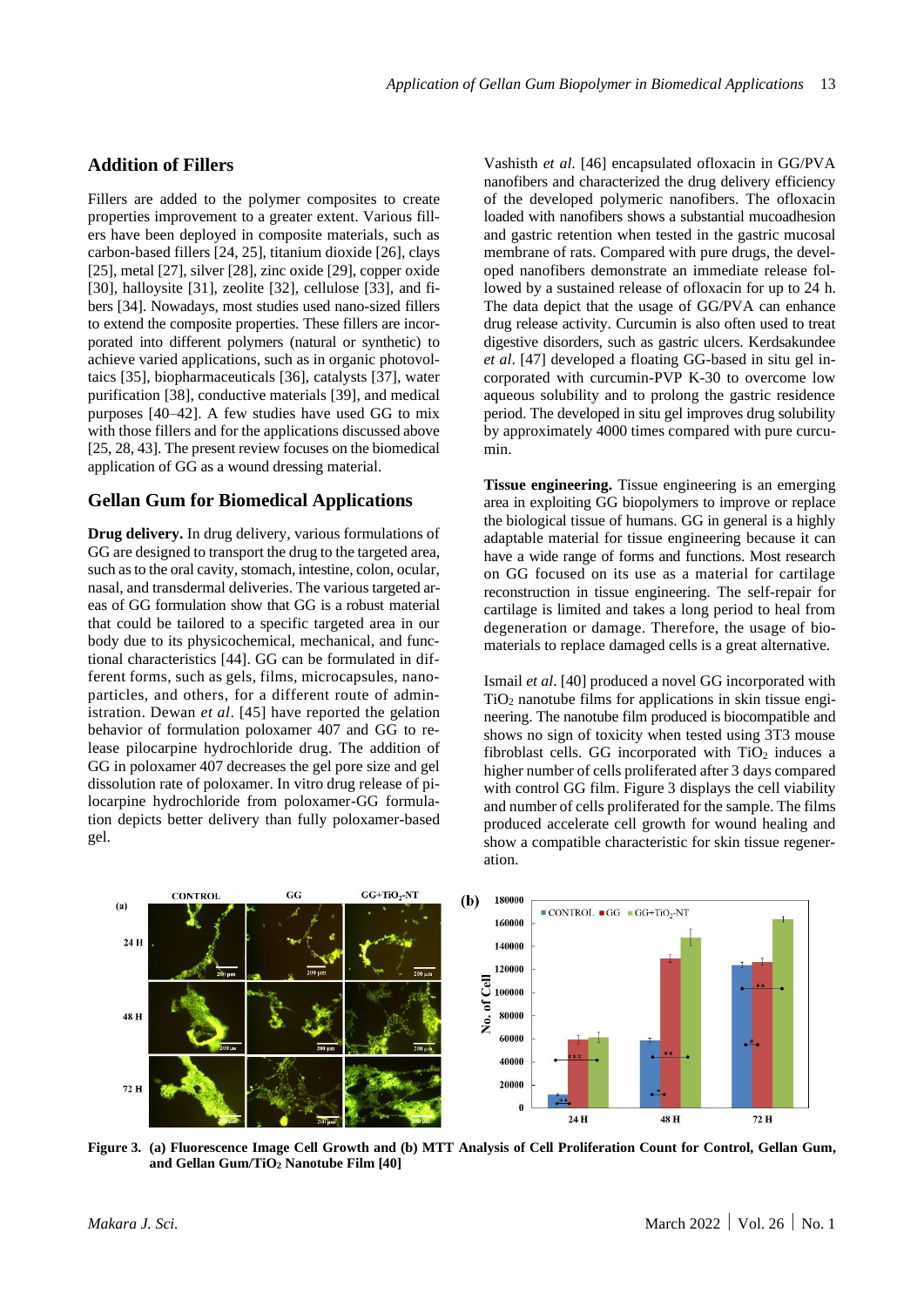Vieira *et al*. [48] studied the use of methacrylate GG (GG-MA) in bone tissue engineering. The crosslinking of  $GG-MA$  solution and  $CaCl<sub>2</sub>$  produces calcium-enriched beads that promote self-mineralization for bone tissue development. Energy-Dispersive X-Ray Spectroscopy (EDS) and X-Ray Diffractometer (XRD) results demonstrated the development of hydroxyapatite on the surface of beads after immersion into simulated body fluid solution. Figure 4 depicts the results of Scanning Electron Microscopy (SEM), XRD, and EDS analyses. XRD and EDS analyses confirmed the development of hydroxyapatite from the SEM image and showed similar characteristics to the theoretical value of hydroxyapatite. The developed beads do not trigger inflammation cytokines and are ideal for bone tissue mineralization.

**Wound dressing materials.** GG has been applied as a wound dressing material in various forms, such as films,

hydrogel, scaffolds, and injectable dressing [25, 49, 50]. Various fillers have been incorporated in GG composites to examine the physical, mechanical, and antibacterial activities and healing behavior of the latter as wound dressing materials. Transparent films and robust scaffold materials form when GG composites are incorporated with titanium dioxide nanoparticles, as depicted in Figure 5 [8]. The transparent material is an advantage to the dressing product because it offers easy visibility to the wound area underneath the product.

Most GG materials are produced in film form [9, 26, 51, 52]. Mahmood *et al*. have developed GG films with the addition of lavender/tea tree oils and ofloxacin to determine the healing activity of the materials [9]. Optimized formulation consists of ofloxacin and 25% w/w lavender/tea tree oil (OL3 and OT3) shows 98% wound contraction in rats after 10 days of treatment (Figure 6).

![](_page_4_Figure_5.jpeg)

**Figure 4. (a) SEM Images of Ca-enriched GG-MA Beads. Cauliflower-like Morphology Shows the Deposition of Hydroxyapatite on the Surface of Beads, and (b) EDS and XRD Analyses of Ca-enriched GG-MA Beads [48]**

![](_page_4_Figure_7.jpeg)

**Figure 5. Gellan Gum Film with Titanium Dioxide Nanoparti-cles as Dressing Materials (a) Film [8] and (b) Scaf-FOLD Materials [41]**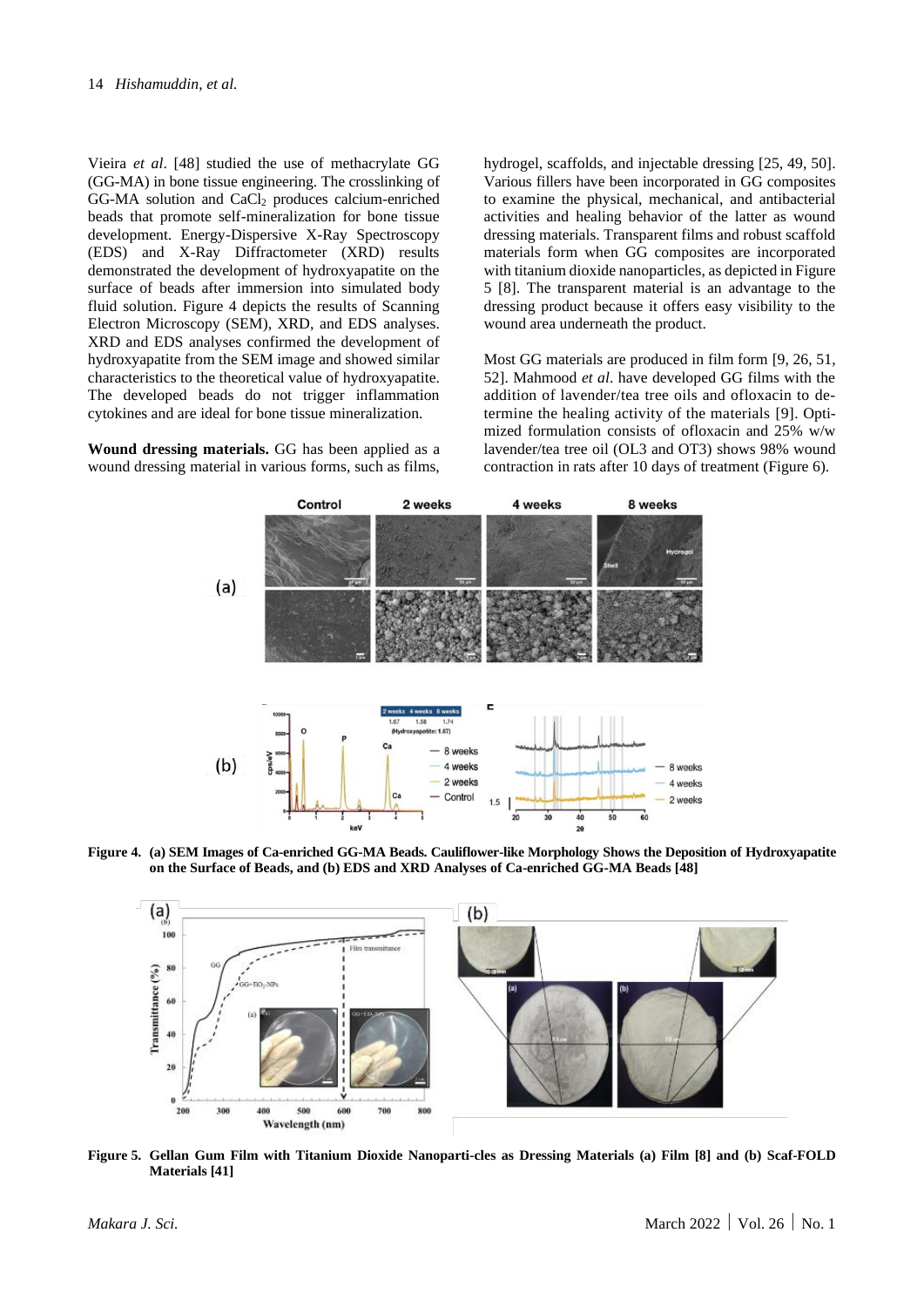![](_page_5_Figure_1.jpeg)

**Figure 6. (a) Macroscopic View of Excision Wound Treated with Different Formulations. (b) Graphical Representation of Wound Contraction for Different Formulations (n = 6, p-value < 0.05, \*Compared with Control, #Compared with B, compared with O, compared with L3, compared with T3) [9]**

Histological images display a completely healed epidermis. Lavender oil induces tissue remodeling by rapid replacement of type III collagen with type I collagen, and its antioxidant, anti-inflammatory, and antibacterial properties [53] playing a role in wound healing. Tea tree oil also boosts wound healing through its antimicrobial, antioxidant, anti-inflammatory, and immunomodulatory activities [54].

Few studies have incorporated titanium dioxides in different shapes, such as nanoparticles, nanotubes, and nanorods in GG composite film as dressing materials [26, 40–42]. The addition of TiO<sub>2</sub> nanotubes (20% w/w) has increased the tensile strength and Young's modulus of GG films as well as antibacterial activities against *Staphylococcus aureus, Streptococcus, Escherichia coli*, and *Pseudomonas aeruginosa* [42]. The study also reported an increase in mechanical strength by incorporating TiO<sup>2</sup> nanoparticles in GG films than without the filler [8]. Not limited to that, efficient antibacterial activities were also observed against *S. aureus* and *E. coli* bacteria. Many studies have reported the antibacterial mechanism of TiO2. TiO<sup>2</sup> nanoparticles/ nanotubes/nanorods can dissolve the outer membranes of bacteria and by the existence of hydroxyl groups causing the death of organisms [55]. The antibacterial impact of  $TiO<sub>2</sub>$  nanotubes is usually accredited to the reactive oxygen species (ROS) formation, mainly hydroxyl radicals (OH), decomposes the bacterial outer membranes and ultimately kill the cell  $[56]$ . TiO<sub>2</sub> is also photocatalytically active and generates electron– hole pairs [57]. The photogenerated charge carriers act as strong reducing and oxidizing agents. Water molecules react with holes producing hydroxyl radicals (OH), and oxygen molecules react with electrons generating superoxides  $(O<sup>2</sup>)$ . These reactive species assist oxidation of the bacterial cells. The high surface area of mesoporous  $TiO<sub>2</sub>$ nanotubes supports generation a great number of electron–hole pairs and, accordingly, shows an improved antibacterial activity. Moreover,  $TiO<sub>2</sub>$  nanotubes can infiltrate into the cell membranes of the bacteria, leads to the inactivation of the bacteria. Other studies have reported the strong antibacterial activity of  $TiO<sub>2</sub>$  in different biopolymers against Gram-negative and Gram-positive bacteria [58–60], in which the latter has undoubtfully strong activity in combating the bacteria and is beneficial in wound dressing materials.

 $TiO<sub>2</sub>$  is biocompatible with cell lines, such as L929 [61], HepG2 [62], 3T3 mouse fibroblast cells [42], human Caucasian foetal foreskin fibroblast (HFFF2) [63], and osteoblast-like HOS (MG-63) [64], and shows good healing activities on rats  $[65–67]$ . TiO<sub>2</sub> nanoparticles enhance the action of fibroblasts and collagen in regenerating wound tissues [68]. The increase in collagen production causing the re-epithelialization occurs in open wounds that lead to quick wound healing. Figure 7 shows the wound healing of GG film with  $TiO<sub>2</sub>$  nanoparticles within 14 days [8]. It clearly shows that the addition of  $TiO<sub>2</sub>$  enhances wound closure than on GG films. Furthermore,  $TiO<sub>2</sub>$  is biologically inert and nontoxic either to humans or animals at low concentrations [69].

Honey is another compound used to improve the healing activities of GG composite films. Muktar *et al*. [50] reported the effect of GG-virgin coconut oil containing Manuka honey on wound healing. The composition of the hydrogel enhances the compressive stress by threefold and is applied to a different part of the body because of its flexibility. The water vapor transmission rates (WVTRs) of the hydrogels produced are within the range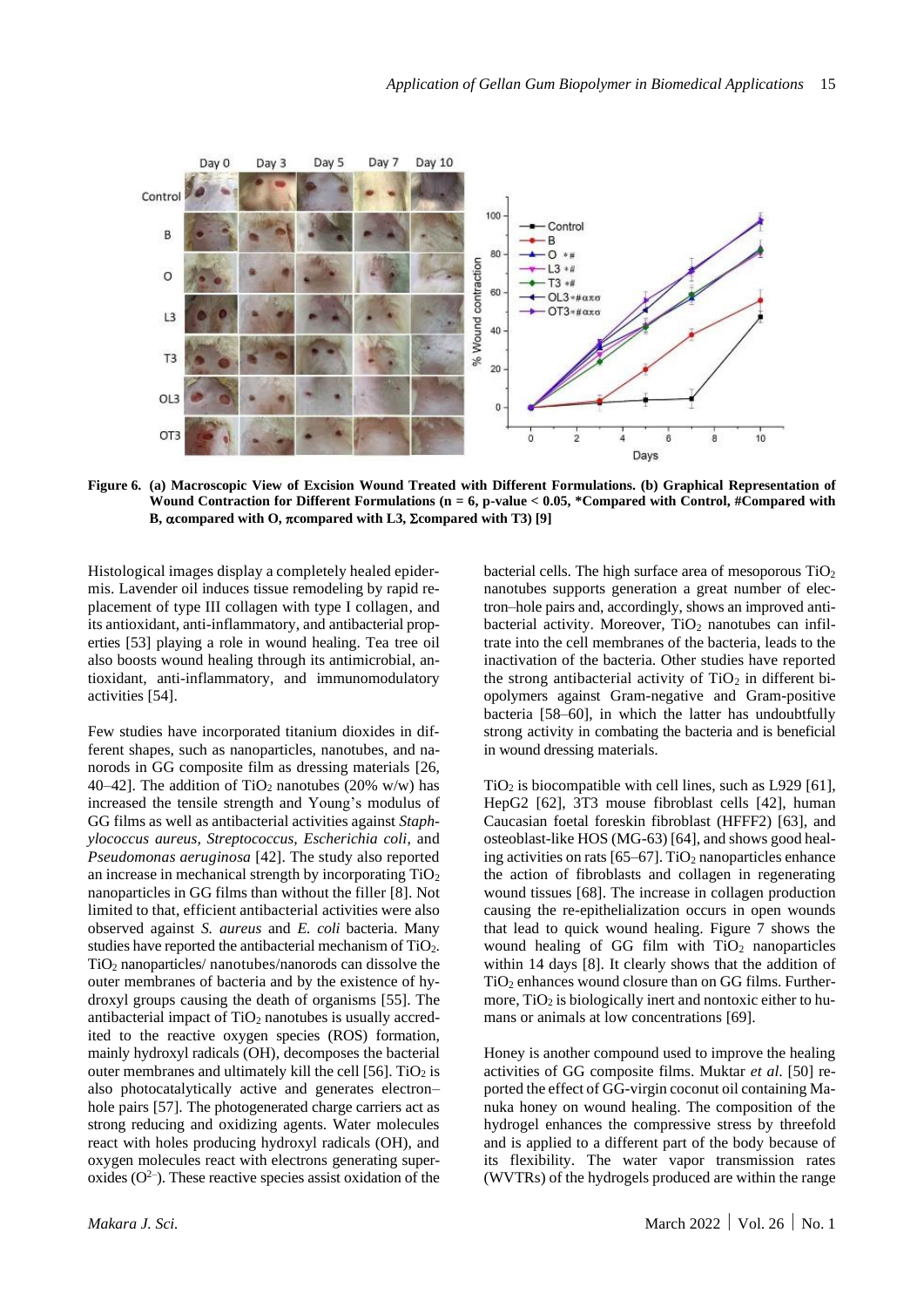of commercial wound dressings  $(112-132 \text{ g m}^{-2} \text{ day}^{-1})$ and have the potential to treat acute wounds. GG film with 20% honey (w/w%) clearly shows an enhanced healing process than GG films with other concentrations of honey. The action of honey to the wound is due to stimulating the angiogenesis and growth of fibroblast under the skin. To address the excessive ROS during wound healing activity, the antioxidant capacity of honey is crucial, which specifically acts as a secondary messenger to induce proliferation and differentiation of the wound [70].

Collagen is another material that helps improve the properties of GG films. Collagen helps expedite healing by promoting cellular adhesion and proliferation [71, 72] and increasing several growth factors [73]. Ng *et al*. [74] formulated pristine GG–collagen hydrogel to produce wound healing paracrine factors that are involved in wound healing. The team has reported that the cell viability of GG–collagen hydrogel is slightly higher than that of adipose-derived stem cells encased in gold-standard pure type-1 collagen hydrogels. As tested on fullthickness burn wounds of mice, the wound dressing can enhance early wound closure, reduce inflammation, and promote complete skin regeneration.

The incorporation of drugs in wound dressing helps improve drug delivery to the wound. In general, it prolongs drug release and prevents the release of high doses at one time, which can cause undesired side effects [75, 76]. The incorporation of ibuprofen in GG hydrogel leads to a low

swelling percentage of  $22\% \pm 1\%$ , which results in a slow drug release with the total drug released within 15 h [77]. The formulation of GG hydrogel with 5.0% ibuprofen exhibits a slight antibacterial activity against *S. aureus* with inhibition zone measured at  $9.7 \pm 1.15$  mm, whereas in vitro cell study shows biocompatibility with the human cell line (CRL2522). The incorporation of acetaminophen, an analgesic drug in Kelcogel hydrogel film, increases its physical characteristics, compressive strength, and thermal behavior, making it suitable to be applied as a dressing material [78]. The addition of acetaminophen in GG films increases the water vapor transmission rate to a value in the range of commercial wound dressing products. The increasing acetaminophen concentration improves crosslinking behavior among the film network and causes the strong hydrogen bond between GG and acetaminophen, thereby increasing the compressive strength and Young's modulus.

Mat Amin *et al.* [61] focused on electrolyte complex material dual-layer films: a chitosan upper layer and a GG lower layer. The addition of levofloxacin in the chitosan layer does not exert a substantial impact on the mechanical properties and displays an effective antibacterial activity. The incorporation of  $TiO<sub>2</sub>$ , ZnO, and Ag nanoparticles with underlayer GG films improves ductility where the tensile strength and Young's modulus decrease. Compared with the two other nanoparticles, the underlayer GG/TiO<sub>2</sub> composite shows high-viability cells and promotes the development of viable L929 cells (Figure 7).

![](_page_6_Figure_6.jpeg)

**Figure 7. (a) Cell Proliferation for TCPP, GG, GG-Ti20, and Dual-layer (GG-Ti20 Surface) Films. (b) and (c) Fluorescence Microscope Images of L929 Cells on the CH-Lev01 and GG-Ti20 Surfaces of a Dual-layer Film after Incubating for 72 h. Scale Bar Represents 20 µm. [66]**

Few studies focused on the crosslinking of clay with biopolymer hydrogel [25, 79]. Mohd *et al*. [25] reported that the addition of sodium montmorillonite (Na-MMT) in GG hydrogel increases the swelling ratio of the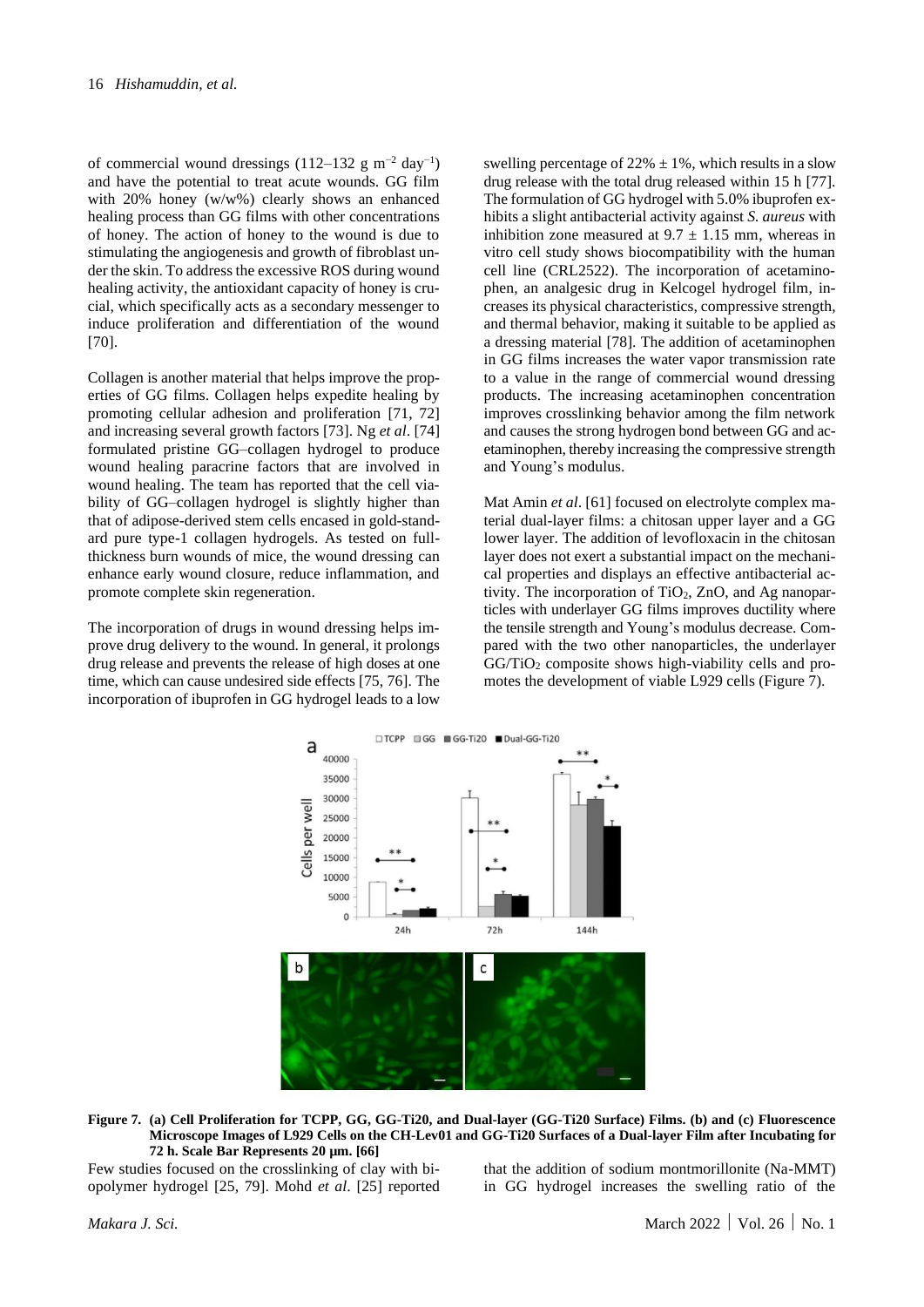hydrogel and produces WVTR values in the range of 1106–1890 g m<sup>-2</sup> day<sup>-1</sup>, that is similar to the commercial wound dressing WVTR value. Cell studies revealed that the addition of Na-MMT in GG hydrogel is non-cytotoxic to human cell lines (CRL2522) after being cultured for 72 h. Pacelli *et al*. [80] found that the incorporation of GG-methacrylate with laponite® XLG produces stronger hydrogels compared with single matrices of GG-MA, which undergoes degradation after sterilization. The inclusion of laponite produces stable hydrogels with almost unaltered or intact mechanical properties after thermal treatment. With the same formulation, ofloxacin is added to study the release profile of the nanocomposite hydrogel [80]. The amount of drug is slow release as well as biocompatibility and non-cytotoxicity on human fibroblasts. Both nanocomposite hydrogel formulations may be applied as a wound dressing material for the chronically infected burn wounds treatment.

Injectable wound dressing has been a recent interest for wound healing since it can fit the shape of the wound perfectly. Zheng *et al*. [81] developed an injectable gelatin– gellan hydrogel to be used as a wound dressing. The composition of gelatin–GG hydrogel depicts good gelation properties that are ideal for the injectable form of a hydrogel. The blending of tannic acid into gelatin–GG hydrogel shows a significantly higher epidermal thickness and collagen concentration compared with another group of dressings (Figure 8). The hydrogel exerts no cytotoxic effect, and faster proliferation of L929 cells indicates the biocompatibility of the hydrogel to be applied as wound dressing material. Table 2 summarizes the different fillers incorporated with GG as wound dressing materials.

![](_page_7_Figure_3.jpeg)

**Figure 8. (A) and (B) Histological Image of Mice Epidermis, (C) Thickness of the Epidermis, and (D) Collagen Content of Tannic Acid-loaded Hydrogel at 12-day Wound Healing [81]**

|  |  |  |  | Table 2. Summary of GG Composites with Different Fillers as Wound Dressing Materials |  |
|--|--|--|--|--------------------------------------------------------------------------------------|--|
|--|--|--|--|--------------------------------------------------------------------------------------|--|

| No. | Type     | <b>Filler</b>                     | <b>Summary of finding</b>                                                                                                                                                                                            | <b>References</b> |
|-----|----------|-----------------------------------|----------------------------------------------------------------------------------------------------------------------------------------------------------------------------------------------------------------------|-------------------|
|     | Film     | Therapeutic oils and<br>ofloxacin | Optimized formulation containing of loxacin and<br>25% w/w lavender/tea tree oil shows 98%<br>wound contraction in rats after 10 days of treat-<br>ment. Histological images display completely<br>healed epidermis. | [9]               |
|     | Scaffold | Ball clay                         | Ball clay improves the mechanical performance,<br>swelling, and thermal behavior of the GG scaf-<br>fold and could be used as an active wound care<br>product.                                                       | $[82]$            |

**Table 2. Summary of GG Composites with Different Fillers as Wound Dressing Materials (***Continue***)**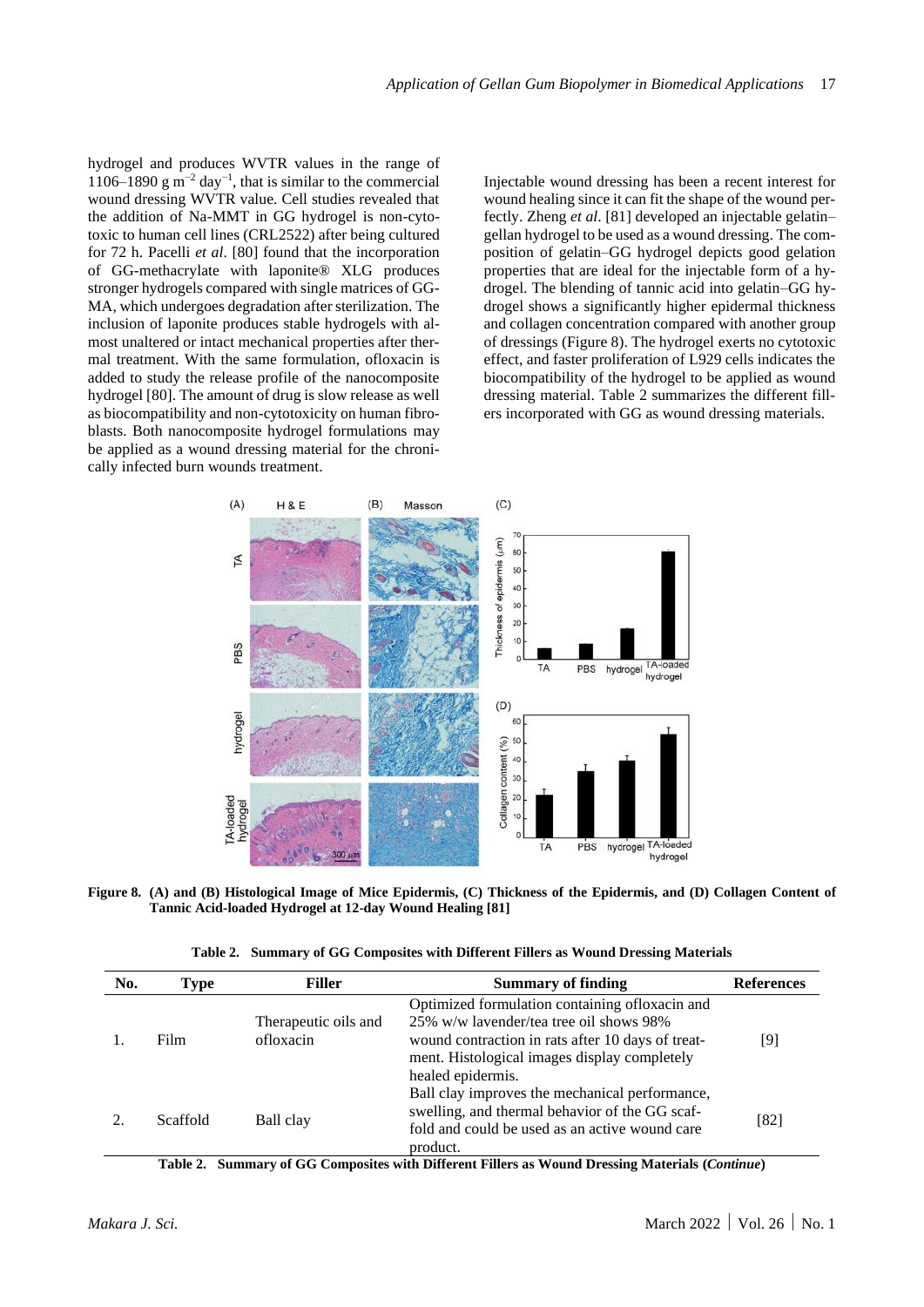| No. | <b>Type</b>      | <b>Filler</b>                                                                  | <b>Summary of finding</b>                                                                                                                                                                                                                                         | <b>References</b> |
|-----|------------------|--------------------------------------------------------------------------------|-------------------------------------------------------------------------------------------------------------------------------------------------------------------------------------------------------------------------------------------------------------------|-------------------|
| 3.  | Film             | Titanium dioxide<br>nanotubes                                                  | Bio-nanocomposite films have good biocompat-<br>ibility against 3T3 mouse fibroblast cells and<br>accelerate healing of open excision-type wounds<br>on Sprague-Dawley rats.                                                                                      | $[42]$            |
| 4.  | Hydrogel         | Silver nanoparticles                                                           | Composite gel exhibits higher antibacterial ac-<br>tivity than the parent gel.                                                                                                                                                                                    | $[83]$            |
| 5.  | Hydrogel         | Collagen                                                                       | Enhances early wound closure, reduces inflam-<br>mation, and promotes complete skin regenera-<br>tion.                                                                                                                                                            | $[74]$            |
| 6.  | Hydrogels        | Manuka honey with<br>silica, bentonite, or<br>halloysite                       | Mesoporous silica provides the best perfor-<br>mance in regards to the in vitro cytocompatibil-<br>ity and antibacterial preventive activity in pro-<br>tecting cells in a co-culture model.                                                                      | $[84]$            |
| 7.  | Hydrogel         | Polydopamine (pDA)                                                             | Human adipose-derived stem cells (hASCs)<br>seeded on the pDa coated GG hydrogels display<br>larger cell area, increased proliferation rate, and<br>enhanced gene expression of focal adhesion and<br>cytoskeletal proteins.                                      | $[85]$            |
| 8.  | Scaffold         | Demineralized bone<br>powder extracted<br>from Gallus var do-<br>mesticus (GD) | The prepared pore scaffold was biocompatible<br>and promoted OC regeneration and integration<br>of newly formed tissues with the host tissues in<br>a rabbit.                                                                                                     | $[86]$            |
| 9.  | Scaffold         | Carboxymethyl chi-<br>tosan                                                    | The ratio of 2:1 OG/CMCS has the best effi-<br>ciency. The mechanical properties of the scaf-<br>fold improve.                                                                                                                                                    | $[4]$             |
| 10. | Film             | Norfloxacin                                                                    | The antibacterial activity is directly proportional<br>to the release rate, which is at a higher concen-<br>tration of norfloxacin, resulting in stronger anti-<br>bacterial properties.                                                                          | $[49]$            |
| 11. | Film             | Titanium dioxide na-<br>noparticles                                            | $GG + TiO2$ nanoparticle biofilm demonstrates<br>better cell-to-cell interaction properties by pro-<br>moting cell proliferation and cell migration to<br>accelerate open excision wound healing on<br>Sprague-Dawley rats.                                       | [8, 41]           |
| 12. | Film             | Glucosamine /clio-<br>quinol                                                   | The formulation decreases epidermal growth<br>factor receptor (EFGR) expression and sup-<br>presses tumor progression.                                                                                                                                            | $[87]$            |
| 13. | Hydrogel<br>film | Acetaminophen                                                                  | The addition of acetaminophen improves the<br>physical properties, compressive strength, and<br>thermal behavior of the Kelcogel hydrogel film<br>and could be applied as a dressing material.                                                                    | $[78]$            |
| 14. | Film             | Virgin Coconut Oil<br>Film Embedded Nor-<br>floxacin                           | The inhibition zones of GG-NOR and GG-<br>VCONOR film are $5.3 \pm 0.06$ and $5.7 \pm 0.06$<br>mm against Gram-positive (Staphylococcus au-<br><i>reus</i> ) and $5.0 \pm 0.01$ mm and $6.3 \pm 0.06$ mm<br>against Gram-negative bacteria (Escherichia<br>coli). | $[88]$            |
| 15. | Hydrogel         | Manuka Honey                                                                   | In vivo healing on dermal wounds exhibits that<br>the inclusion of honey accelerates wound closure<br>and shows complete neo-epidermal of wounds.                                                                                                                 | $[50]$            |
| 16. | Hydrogel         | Manuka Honey                                                                   | Water vapor transmission is in the range of<br>commercial products and has a higher tensile<br>strain with a low concentration of Manuka honey.                                                                                                                   | $[52]$            |

**Table 2. Summary of GG Composites with Different Fillers as Wound Dressing Materials (***Continue***)**

|  | - -<br>TIA. | D<br>-<br>$\overline{\phantom{a}}$ |  | $\overline{\phantom{a}}$<br>____ | . |
|--|-------------|------------------------------------|--|----------------------------------|---|
|--|-------------|------------------------------------|--|----------------------------------|---|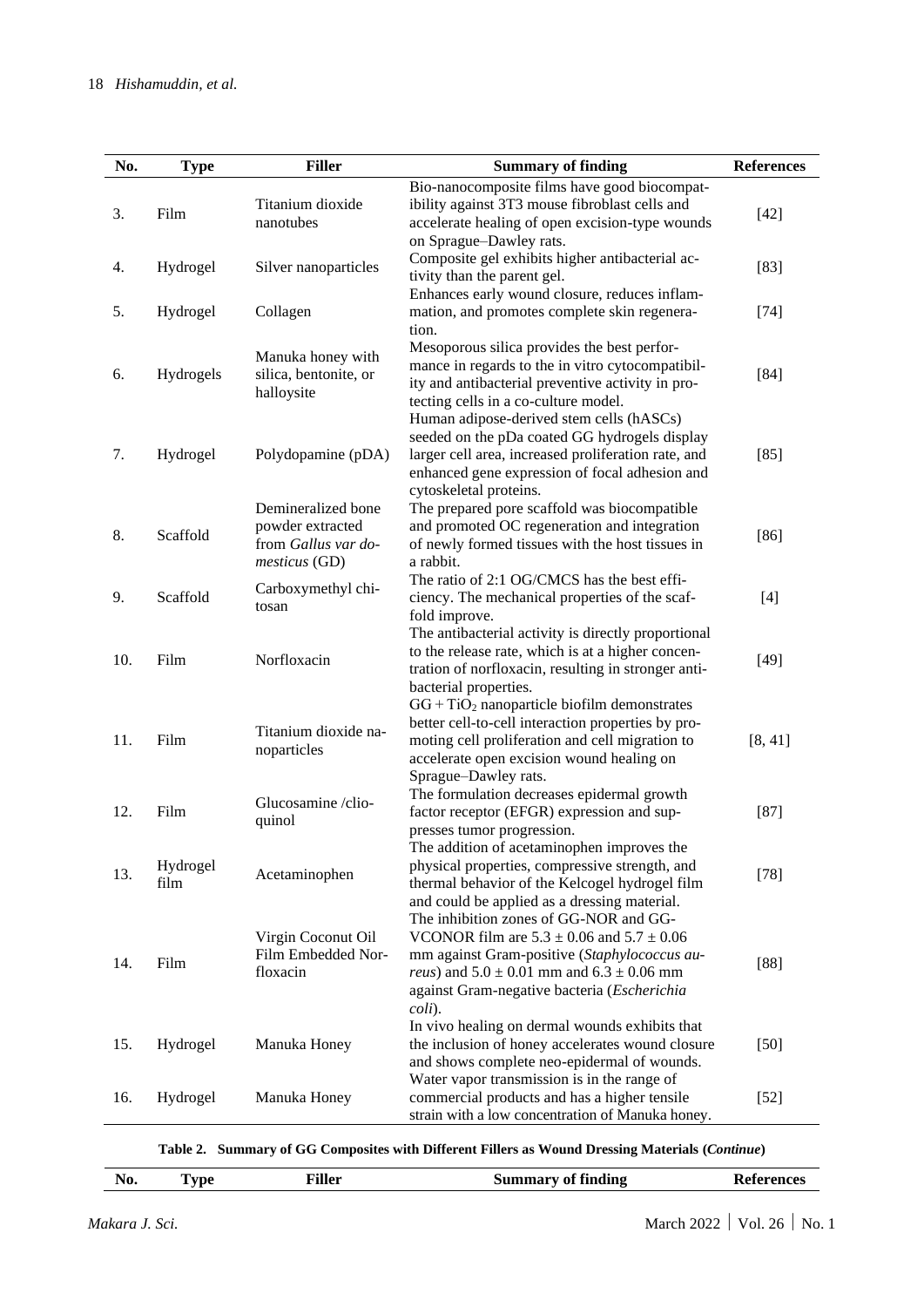|     |                     | Clay (sodium mont-        | GG incorporated with Na-MMT is non-cyto-                                                          |        |
|-----|---------------------|---------------------------|---------------------------------------------------------------------------------------------------|--------|
| 17. | Hydrogel            | morillonite (Na-          | toxic to human skin fibroblast cells (CRL2522)                                                    | $[25]$ |
|     |                     | MMT)                      | after being cultured for 72 h.                                                                    |        |
|     |                     |                           | The hydrogel exhibits a slight antibacterial                                                      |        |
|     |                     |                           | property toward Staphylococcus aureus with in-                                                    |        |
|     |                     |                           | hibition zone measured at $9.7 \pm 1.15$ mm,                                                      |        |
| 18. | Hydrogel            | Ibuprofen                 | whereas in vitro cell study on normal human                                                       | $[77]$ |
|     |                     |                           | dermal fibroblast cells (CRL2522) indicated that                                                  |        |
|     |                     |                           | the hydrogel formulation is biocompatible with                                                    |        |
|     |                     |                           | the human cell line.                                                                              |        |
|     |                     |                           | APN GG/chitosan found a higher wound heal-                                                        |        |
| 19. | Hydrogel            | Apigenin (APN)            | ing effect in diabetic and normal wound tissues                                                   | $[89]$ |
|     |                     |                           | with significant antioxidant activity.                                                            |        |
|     |                     |                           | This novel NC hydrogel could be used as a                                                         |        |
| 20. | Hydrogels           | laponite® XLG             | wound dressing material for the treatment of                                                      | $[80]$ |
|     |                     |                           | burn wounds, which are subjected to chronic in-                                                   |        |
|     |                     |                           | fections.                                                                                         |        |
|     |                     | MA/Laponite/Of-           | The amount of drug release is slowed down and                                                     |        |
| 21. | Scaffold            | loxacin                   | non-specific mechanical damage on human fi-                                                       | [80]   |
|     |                     |                           | broblasts.                                                                                        |        |
|     |                     |                           | Formulations of the XG/GG/HA hydrogel mem-                                                        |        |
| 22. | Hydrogel            | Xanthan gum/hyalu-        | branes reduce tendon adhesion with equal effi-                                                    | [90]   |
|     | membrane            | ronan                     | cacy but without reducing the tendon strength                                                     |        |
|     |                     |                           | compared with Seprafilm.                                                                          |        |
|     |                     |                           | VCO is non-cytotoxic to human skin fibroblast                                                     |        |
|     |                     |                           | cells (CRL2522) with limited cell growth ob-                                                      |        |
| 23. | Film                | Virgin coconut oil        | served on GG-VCO3 films at 1650 cells/well af-                                                    | [91]   |
|     |                     |                           | ter incubation for 72 h, which could be due to                                                    |        |
|     |                     |                           | the hydrophobic influence of the material sur-                                                    |        |
|     |                     |                           | face.                                                                                             |        |
|     |                     | Levofloxacin and ti-      | The upper layer of chitosan with incorporated                                                     |        |
| 24. | Dual-layer<br>films | tanium dioxide            | levofloxacin displays antibacterial activity,                                                     | [61]   |
|     |                     |                           | whereas the lower layer of a GG $/TiO2$ compo-<br>site supports the growth of fibroblastic cells. |        |
|     |                     |                           | The new hydrophilic non-woven dressings show                                                      |        |
|     |                     |                           | enhanced water uptake capability, slow dehy-                                                      |        |
| 25. | Non-woven           | Silver                    | dration rates, and promising antibacterial activ-                                                 | 92]    |
|     | dressing            |                           | ity against Staphylococcus aureus and Pseudo-                                                     |        |
|     |                     |                           | monas aeruginosa.                                                                                 |        |
|     |                     |                           | In in vitro biocompatibility tests, GG40 film ex-                                                 |        |
|     |                     |                           | hibits nontoxic effects on L929 cells and inhib-                                                  |        |
|     |                     |                           | its absorption and activation of platelets. When                                                  |        |
|     |                     | $1$ -ethyl-3- $(3$ -dime- | implanted into rat subcutaneous tissue, the                                                       |        |
| 26. | Films               | thylaminopropyl)car-      | GG40 film causes minor inflammation in the                                                        | $[51]$ |
|     |                     | bodiimide (EDC)           | early postoperative period. The effects of GG40                                                   |        |
|     |                     |                           | film on wound healing, wound size reduction                                                       |        |
|     |                     |                           | (%), and collagen content are higher than those                                                   |        |
|     |                     |                           | of commercial products (Duoderm).                                                                 |        |

### **Conclusion**

GG has a high degree of versatility and shows superiority to a wide range of utilizations in the food, medicine, microbial growth, and pharmaceutical industries. It has been applied in various biomedical uses, namely drug delivery, tissue engineering, and wound dressing materials. Various fillers have been incorporated to improve the

physical characteristics of GG materials, for instance titanium dioxide, drugs, honey, and silver nanoparticles. Moreover, the addition of fillers improves the antibacterial activities and enhances the healing activities of wound dressing materials. This review shows that adding fillers in GG materials offers a synergistic effect in improving the physical properties of the latter, the antibacterial activities, and wound healing.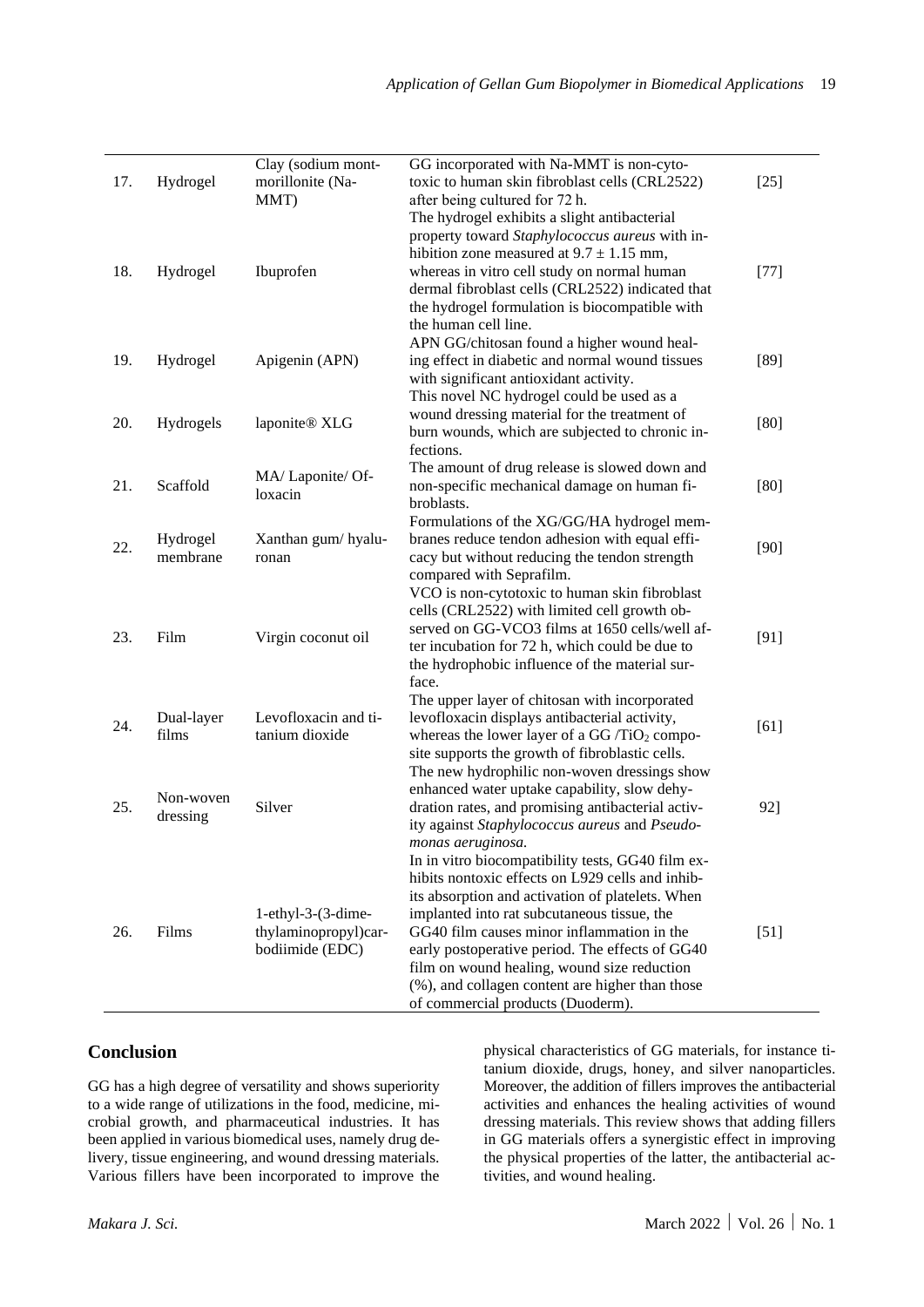#### **Acknowledgements**

Special thanks to the Ministry of Higher Education Malaysia for financial assistance under Fundamental Research Grant Scheme (FRGS/1/2018/STG07/UMT/ 02/11). The authors are also grateful to the Faculty of Science and Marine Environment, Centre Laboratory, and University Malaysia Terengganu for providing facilities.

#### **References**

- [1] Liu, H., Wang, C., Li, C., Qin, Y., Wang, Z., Yang, F., Li, Z., Wang, J. 2018. A functional chitosanbased hydrogel as a wound dressing and drug delivery system in the treatment of wound healing. RSC Adv. 8: 7533–7549, https://doi.org/10.1039/c 7ra13510f.
- [2] Mir, M., Ali, M.N., Barakullah, A., Gulzar, A., Arshad, M., Fatima, S., Asad, M. 2018. Synthetic polymeric biomaterials for wound healing: a review. Prog. Biomater. 7: 1–21, https://doi.org/10.1007/s 40204-018-0083-4.
- [3] Mukherjee, D., Azamthulla, M., Santhosh, S., Dath, G., Ghosh, A., Natholia, R., Anbu, J., Teja, B.V., Muzammil, K.M. 2018. Development and characterization of chitosan-based hydrogels as wound dressing materials. J. Drug Deliver. Sci. Technol. 46: 498–510, https://doi.org/10.1016/j.jdd st.2018.06.008.
- [4] Zhang, X., Pan, Y., Li, S., Xing, L., Du, S., Yuan, G., Li, J., Zhou, T., Xiong, D., Tan, H., Ling, Z., Chen, Y., Hu, X., Niu, X. 2020. Doubly crosslinked biodegradable hydrogels based on gellan gum and chitosan for drug delivery and wound dressing. Int. J. Biol. Macromolecules. 164: 2204–2214, https://doi.org/10.1016/j.ijbiomac.2020.08.093.
- [5] Abu Bakar, A.J., Ghazali, C.M.R., Mat Amin, K.A. 2018. Sodium Alginate/Ageratum Conyzoides Extract Film for Wound Dressing Materials. IOP Conf. Ser. Mater. Sci. Eng. 374: 012087, https://doi.org/10.1088/1757-899X/374/1/012087.
- [6] Alves, A., Miguel, S.P., Araujo, A.R.T.S., de, M.J., Valle, J., Navarro, A.S., Correia, I.J., Ribeiro, M.P., Coutinho, P. 2020. Xanthan gum-konjac glucomannan blend hydrogel for wound healing. Polym. 12(1): 99, https://doi.org/10.3390/POLYM1 2010099.
- [7] Kasmi, F.A., Zailani, M.A., Bakar, A.J.A., Amin, K.A.M. 2020. Kinetic release of acetaminophen from cross-linked carrageenan hydrogel for wound dressing application. J. Pure Appl. Microbiol. 14: 271–278, https://doi.org/10.22207/JPAM.14.1.28.
- [8] Ismail, N.A., Amin, K.A.M., Majid, F.A.A., Razali, M.H. 2019. Gellan gum incorporating titanium dioxide nanoparticles biofilm as wound dressing: Physicochemical, mechanical, antibacterial properties and wound healing studies. Mater. Sci.

Eng. C. 103: 109770, https://doi.org/10.1016/j.ms ec.2019.109770.

- [9] Mahmood, H., Khan, I.U., Asif, M., Khan, R.U., Asghar, S., Khalid, I., Khalid, S.H., Irfan, M., Rehman, F., Shahzad, Y., Yousaf, A.M., Younus, A., Niazi, Z.R., Asim, M. 2021. In vitro and in vivo evaluation of gellan gum hydrogel films: Assessing the co impact of therapeutic oils and ofloxacin on wound healing. Int. J. Biol. Macromolecules. 166: 483–495, https://doi.org/10.1016/j.ijbiomac.2020. 10.206.
- [10] Das, M., Giri, T.K. 2020. Hydrogels based on gellan gum in cell delivery and drug delivery. J. Drug Deliv. Sci. Technol. 56: 101586, https://doi.org/10.1 016/j.jddst.2020.101586.
- [11] Nadzir, M.M., Nurhayati, R.W., Idris, F.N., Nguyen, M.H. 2021. Biomedical applications of bacterial exopolysaccharides: A review. Polym. 13: 1–25, https://doi.org/10.3390/polym13040530.
- [12] Osemwegie, O.O., Adetunji, C.O., Ayeni, E.A., Adejobi, O.I., Arise, R.O., Nwonuma, C.O., Oghenekaro, A.O. 2020. Exopolysaccharides from bacteria and fungi: current status and perspectives in Africa. Heliyon. 6(6): E04205, https://doi.org/10.10 16/j.heliyon.2020.e04205.
- [13] Zhang, J., Dong, Y.C., Fan, L.L., Jiao, Z.H., Chen, Q.H. 2015. Optimization of culture medium compositions for gellan gum production by a halobacterium Sphingomonas paucimobilis. halobacterium Sphingomonas Carbohyd. Polym. 115: 694–700, https://doi.org/1 0.1016/j.carbpol.2014.09.029.
- [14] Sarkar, D., Nandi, G., Changder, A., Hudati, P., Sarkar, S., Ghosh, L.K. 2017. Sustained release gastroretentive tablet of metformin hydrochloride based on poly (acrylic acid)-grafted-gellan. Int. J. Biol. Macromolecules. 96: 137–148, https://doi.org/10.1016/J.IJBIOMAC.2016.12.022.
- [15] Zia, K.M., Tabasum, S., Khan, M.F., Akram, N., Akhter, N., Noreen, A., Zuber, M. 2018. Recent trends on gellan gum blends with natural and synthetic polymers: A review. Int. J. Biol. Macromolecules. 109: 1068–1087, https://doi.org/1 0.1016/j.ijbiomac.2017.11.099.
- [16] Osmałek, T., Froelich, A., Tasarek, S. 2014. Application of gellan gum in pharmacy and medicine. Int. J. Pharm. 466: 328–340, https://doi.org/10.1016/j.ijpharm.2014.03.038.
- [17] Zoratto, N., Matricardi, P. 2018. Semi-IPNs and IPN-based hydrogels. Polym. Gels. 91–124, https://doi.org/10.1016/B978-0-08-102179- 8.00004-1.
- [18] Kanyuck, K.M., Mills, T.B., Norton, I.T., Norton-Welch, A.B. 2021. Swelling of high acyl gellan gum hydrogel: Characterization of network strengthening and slower release. Carbohyd. Polym. 259: 117758, https://doi.org/10.1016/ J.CARBPOL.2021.117758.
- [19] Xu, X.J., Fang, S., Li, Y.H., Zhang, F., Shao, Z.P., Zeng, Y.T., Chen, J., Meng, Y.C. 2019. Effects of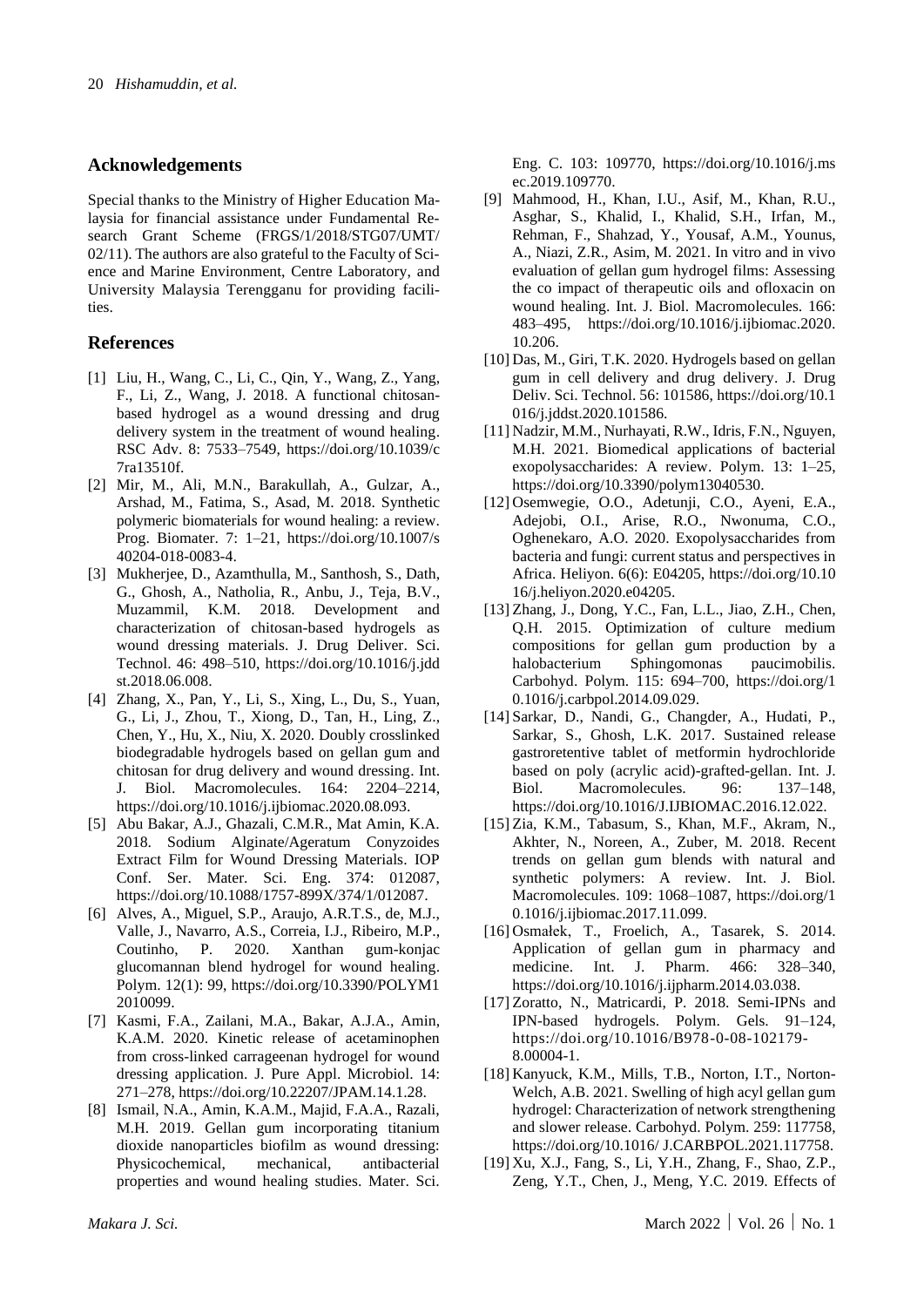low acyl and high acyl gellan gum on the thermal stability of purple sweet potato anthocyanins in the presence of ascorbic acid. Food Hydrocolloids. 86: 116–123, https://doi.org/10.1016/j.foodhyd.2018.0 3.007.

- [20] Warren, H.M. 2015. In Het Panhuis, Highly conducting composite hydrogels from gellan gum, PEDOT:PSS and carbon nanofibres. Synth. Metals. 206: 61–65, https://doi.org/10.1016/j.synthmet.20 15.05.004.
- [21] Danalache, F., Mata, P., Moldão-Martins, M., Alves, V.D. 2015. Novel mango bars using gellan gum as gelling agent: Rheological and microstructural studies. LWT Food Sci. Technol. 62: 576–583, https://doi.org/10.1016/j.lwt.2014. 09.037.
- [22] Zhang, W., Luan, D., Tang, J., Sablani, S.S., Rasco, B., Lin, H., Liu, F. 2015. Dielectric properties and other physical properties of low-acyl gellan gel as relevant to microwave assisted pasteurization process. J. Food Eng. 149: 195–203, https://doi.org/10.1016/j.jfoodeng.2014.10.014.
- [23] Mahdi, M.H., Conway, B.R., Smith, A.M. 2015. Development of mucoadhesive sprayable gellan gum fluid gels. Int. J. Pharm. 488: 12–19, https://doi.org/10.1016/j.ijpharm.2015.04.011.
- [24] Ahmad, A., Razali, M.H., Mamat, M., Mehamod, F.S.B., Anuar Mat Amin, K. 2017. Adsorption of methyl orange by synthesized and functionalized-CNTs with 3-aminopropyltriethoxysilane loaded TiO2 nanocomposites. Chemosphere. 168: 474– 482, https://doi.org/10.1016/J.CHEMOSPHERE.2 016.11.028.
- [25] Mohd, S.S., Abdullah, M.A.A., Mat Amin, K.A. 2016. Gellan gum/clay hydrogels for tissue engineering application: Mechanical, thermal behavior, cell viability, and antibacterial properties. J. Bioact. Compatible Polym. 31: 648–666, https://doi.org/10.1177/0883911516643106.
- [26] Razali, M.H., Ismail, N.A., Amin, K.A.M. 2019. Fabrication and characterization of antibacterial titanium dioxide nanorods incorporating gellan gum films. J. Pure Appl. Microbiol. 13: 1909–1916, https://doi.org/10.22207/JPAM.13.4.03.
- [27] Zhang, L. 2021. Filler metals, brazing processing and reliability for diamond tools brazing: A review. J. Man. Proc. 66: 651–668, https://doi.org/10.101 6/J.JMAPRO.2021.04.015.
- [28] Amin, K.A.M. in het Panhuis, M. 2012. Reinforced materials based on chitosan, TiO 2 and Ag composites. Polym. 4: 590–599, https://doi.org/1 0.3390/polym4010590.
- [29] Radhakrishnan, A., Nahi, J., Beena, B. 2021. Synthesis and characterization of multi-carboxyl functionalized nanocellulose/graphene oxide-zinc oxide composite for the adsorption of uranium (VI) from aqueous solutions: Kinetic and equilibrium profiles. Mater. Today Proc. 41: 557–563, https://doi.org/10.1016/J.MATPR.2020.05.249.
- [30] Cuara, E., Sierra, U., Mercado, A., Barriga-Castro, E.D., Cortés, A., Gallardo-Vega, C., Valle-Orta, M., Fernández, S. 2021. Synthesis of copper oxidesgraphene composites for glucose sensing. Carbon Trends. 4: 100050, https://doi.org/10.1016/ J.CAR TRE.2021.100050.
- [31] Danyliuk, N., Tomaszewska, J., Tatarchuk, T. 2020. Halloysite nanotubes and halloysite-based composites for environmental and biomedical applications. J. Mol. Liquids. 309: 113077, https://doi.org/10.1016/J.MOLLIQ.2020.113077.
- [32] Hu, G., Yang, J., Duan, X., Farnood, R., Yang, C., Yang, J., Liu, W., Liu, Q. 2021. Recent developments and challenges in zeolite-based composite photocatalysts for environmental applications, Chem. Eng. J. 417: 129209, https://doi.org/10.1016/J.CEJ.2021.129209.
- [33] Shang, S., Ye, X., Jiang, X., You, Q., Zhong, Y., Wu, X., Cui, S. 2021. Preparation and characterization of cellulose/attapulgite composite aerogels with high strength and hydrophobicity. J. Non-Crystalline Solids. 569: 120922, <https://doi.org/> 10.1016/J.JNONCRYSOL.2021.120922.
- [34] Rahman, M.Z. 2021. Mechanical and damping performances of flax fibre composites–A review. Compos. C. 4: 100081, https://doi.org/10.1016/J.JC OMC.2020.100081.
- [35] Thaver, Y., Oseni, S.O., Kaviyarasu, K., Dwivedi, R.P., Mola, G.T. 2020. Metal nano-composite assisted photons harvesting in thin film organic photovoltaic. Phys. B Conden. Ma. 582: 411844, https://doi.org/10.1016/J.PHYSB.2019.411844.
- [36] Ilangovan, R., Subha, V., Ravindran, R.S.E., Kirubanandan, S., Renganathan, S. 2021. Nanomaterials: synthesis, physicochemical characterization, and biopharmaceutical applications. Nan. Proc. 33–70, https://doi.org/ 10.1016/B978-0-12-820569-3.00002-5.
- [37]Jang, C.R., Ji, J.M., Yu, J.H. 2021. Applicability of CNT as support candidate for thiophene hydrodesulfurization and 1-octene hydrogenation catalyst. Inorg. Chem. Commun. 129: 108615, https://doi.org/10.1016/J.INOCHE.2021.108615.
- [38] Du, L., Quan, X., Fan, X., Wei, G., Chen, S. 2020. Conductive CNT/nanofiber composite hollow fiber membranes with electrospun support layer for water purification. J. Membrane Sci. 596: 117613, https://doi.org/10.1016/J.MEMSCI.2019.117613.
- [39] Cortés, A., Jiménez-Suárez, A., Campo, M., Ureña, A., Prolongo, S.G. 2020. 3D printed epoxy-CNTs/GNPs conductive inks with application in anti-icing and de-icing systems. Eur. Polym. J. 141: 110090, https://doi.org/10.1016/J.EURPOLYMJ.20 20.110090.
- [40] Ismail, N.A., Mat Amin, K.A., Razali, M.H. 2018 Novel gellan gum incorporated TiO2 nanotubes film for skin tissue engineering. Mater. Lett. 228: 116– 120, https://doi.org/10.1016/j.matlet.2018. 05.140.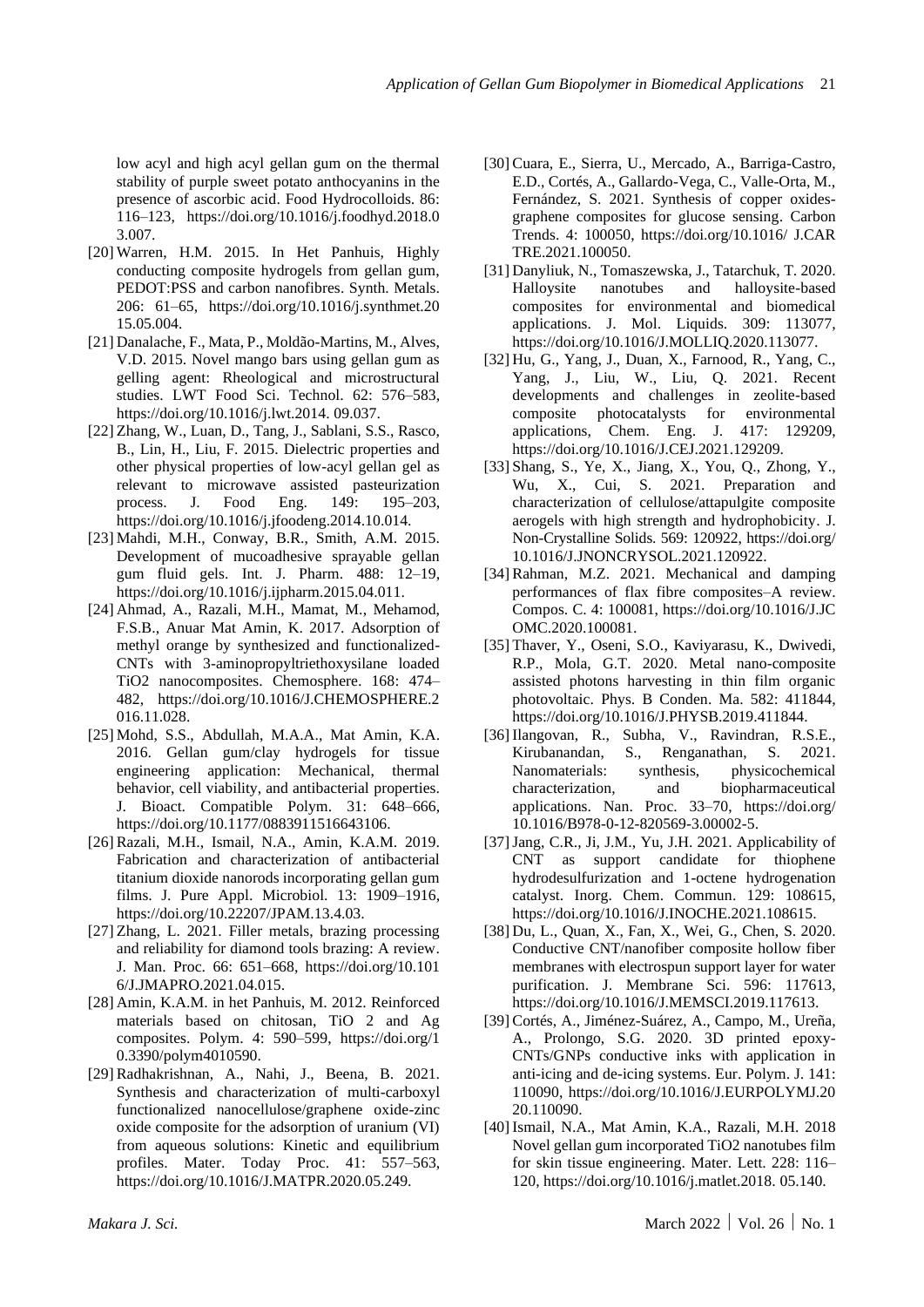- [41] Razali, M.H., Ismail, N.A., Mohd Zulkafli, M.F.A., Amin, K.A.M. 2018. 3D Nanostructured materials: TiO2 nanoparticles incorporated gellan gum scaffold for photocatalyst and biomedical applications. Mater. Res. Express. 5: 035039, https://doi.org/10.1088/2053-1591/AAB5F5.
- [42] Razali, M.H., Ismail, N.A., Mat Amin, K.A. 2020. Titanium dioxide nanotubes incorporated gellan gum bio-nanocomposite film for wound healing: Effect of TiO2 nanotubes concentration. Int. J. Biol. Macromolecules. 153: 1117–1135, https://doi.org/1 0.1016/j.ijbiomac.2019.10.242.
- [43] Ahmad, A., Razali, M.H., Mamat, M., Kassim, K., Amin, K.A.M. 2020. Physiochemical properties of TiO2 nanoparticle loaded APTES-functionalized MWCNTs composites and their photocatalytic activity with kinetic study. Arab. J. Chem. 13: 2785– 2794, https://doi.org/10.1016/J.ARABJC. 2018.07.0 09.
- [44] Milivojevic, M., Pajic-Lijakovic, I., Bugarski, B., Nayak, A.K., Hasnain, M.S. 2019. Gellan gum in drug delivery applications. Nat. Polysaccharides Drug Deliver. Biom. Appl. 145–186, <https://doi.org/> 10.1016/B978-0-12-817055-7.00006-6.
- [45] Dewan, M., Sarkar, G., Bhowmik, M., Das, B., Chattoapadhyay, A.K., Rana, D., Chattopadhyay, D. 2017. Effect of gellan gum on the thermogelation property and drug release profile of Poloxamer 407 based ophthalmic formulation. Int. J. Biol. Macromolecules. 102: 258–265, https://doi.org/1 0.1016/j.ijbiomac.2017.03.194.
- [46] Vashisth, P., Raghuwanshi, N., Srivastava, A.K., Singh, H., Nagar, H., Pruthi, V. 2017.Ofloxacin loaded gellan/PVA nanofibers-Synthesis, characterization and evaluation of their gastroretentive/mucoadhesive drug delivery potential. Mater. Sci. Eng. C. 71: 611–619, https://doi.org/10.1016/j.msec.2016.10.051.
- [47] Mahattanadul, S. 2016. Floating gellan gum-based in situ gels containing curcumin for specific delivery to the stomach. Thai J. Pharm. Sci. 40: 33–36
- [48] Vieira, S., da Silva Morais, A., Garet, E., Silva-Correia, J., Reis, R.L., González-Fernández, Á., Miguel Oliveira, J. 2019. Self-mineralizing Caenriched methacrylated gellan gum beads for bone tissue engineering. Acta Biomater. 93: 74–85, https://doi.org/10.1016/j.actbio.2019.01.053.
- [49] Ismail, N.A., Amin, K.A.M., Razali, M.H., 2019. Antibacterial study of gellan gum (GG) film incorporated norfloxacin. J. Pure Appl. Microbiol. 13: 1095–1102, https://doi.org/10.22207/JPAM.1 3.2.48.
- [50] Muktar, M.Z., Ismail, W.I.W., Razak, S.I.A., Razali, M.H., Amin, K.A.M. 2018. Accelerated wound healing of physically cross linked Gellan Gum-Virgin Coconut Oil hydrogel containing Manuka Honey. ASM Sci. J. 11: 166–182.
- [51] Lee, M.W., Chen, H.J., Tsao, S.W. 2010. Preparation, characterization and biological properties of Gellan gum films with 1-ethyl-3-(3 dimethylaminopropyl)carbodiimide cross-linker. Carbohyd. Polym. 82: 920–926, https://doi.org/1 0.1016/j.carbpol.2010.06.019.
- [52] Mohd Azam, N.A.N., Amin, K.A.M. 2017. The Physical and Mechanical Properties of Gellan Gum Films Incorporated Manuka Honey as Wound Dressing Materials. IOP Conf. Ser. Mater. Sci. Eng. 209: 012027, https://doi.org/10.1088/1757-899X/2 09/1/012027.
- [53] Liakos, I., Rizzello, L., Scurr, D.J., Pompa, P.P., Bayer, I.S., Athanassiou, A. 2014. All-natural composite wound dressing films of essential oils encapsulated in sodium alginate with antimicrobial properties. Int. J. Pharm. 463: 137–145, https://doi.org/10.1016/J.IJPHARM.2013.10.046.
- [54] Pazyar, N., Yaghoobi, R., Bagherani, N., Kazerouni, A. A review of applications of tea tree oil in dermatology. Int. J. Dermatol. 52: 784–790, https://doi.org/10.1111/J.1365-4632.2012.05654.X.
- [55] Rajakumar, G., Rahuman, A.A., Roopan, S.M., Khanna, V.G., Elango, G., Kamaraj, C., Zahir, A.A., Velayutham, K. 2021.Fungus-mediated biosynthesis and characterization of TiO 2 nanoparticles and their activity against pathogenic bacteria. Spectrochimica Acta A Mol. Biomol. Spectrosc. 91: 23–29, https://doi.org/10.1016/ J.SAA.2012.01.011.
- [56] Nadtochenko, V., Denisov, N., Sarkisov, O., Gumy, D., Pulgarin, C., Kiwi, J. 2006. Laser kinetic spectroscopy of the interfacial charge transfer between membrane cell walls of E. coli and TiO2. J. Photochem. Photobiol. A Chem. 181: 401–407, https://doi.org/10.1016/J.JPHOTOCHEM. 2005.12.028.
- [57] Oveisi, H., Rahighi, S., Jiang, X., Nemoto, Y., Beitollahi, A., Wakatsuki, S., Yamauchi, Y. 2010. Unusual antibacterial property of mesoporous titania films: Drastic improvement by controlling surface area and crystallinity. Chem. Asian J. 5: 1978–1983, https://doi.org/10.1002/ASIA.201000351.
- [58] Chen, X., Nie, Q., Shao, Y., Wang, Z., Cai, Z. 2021.TiO2 nanoparticles functionalized borneolbased polymer films with enhanced photocatalytic and antibacterial performances. Environ. Technol. Inno. 21: 101304, https://doi.org/10.1016/J.ETI.2 020.101304.
- [59] S. Mallakpour, S., Ramezanzade, V. 2020. Green fabrication of chitosan/tragacanth gum bionanocomposite films having TiO2@Ag hybrid for bioactivity and antibacterial applications. Int. J. Biol. Macromolecules. 162: 512–522, https://doi.org/10.1016/J.IJBIOMAC.2020.06.163.
- [60] Lin, D., Yang, Y., Wang, J., Yan, W., Wu, Z., Chen, H., Zhang, Q., Wu, D., Qin, W., Tu, Z. 2020. Preparation and characterization of TiO2-Ag loaded fish gelatin-chitosan antibacterial composite film for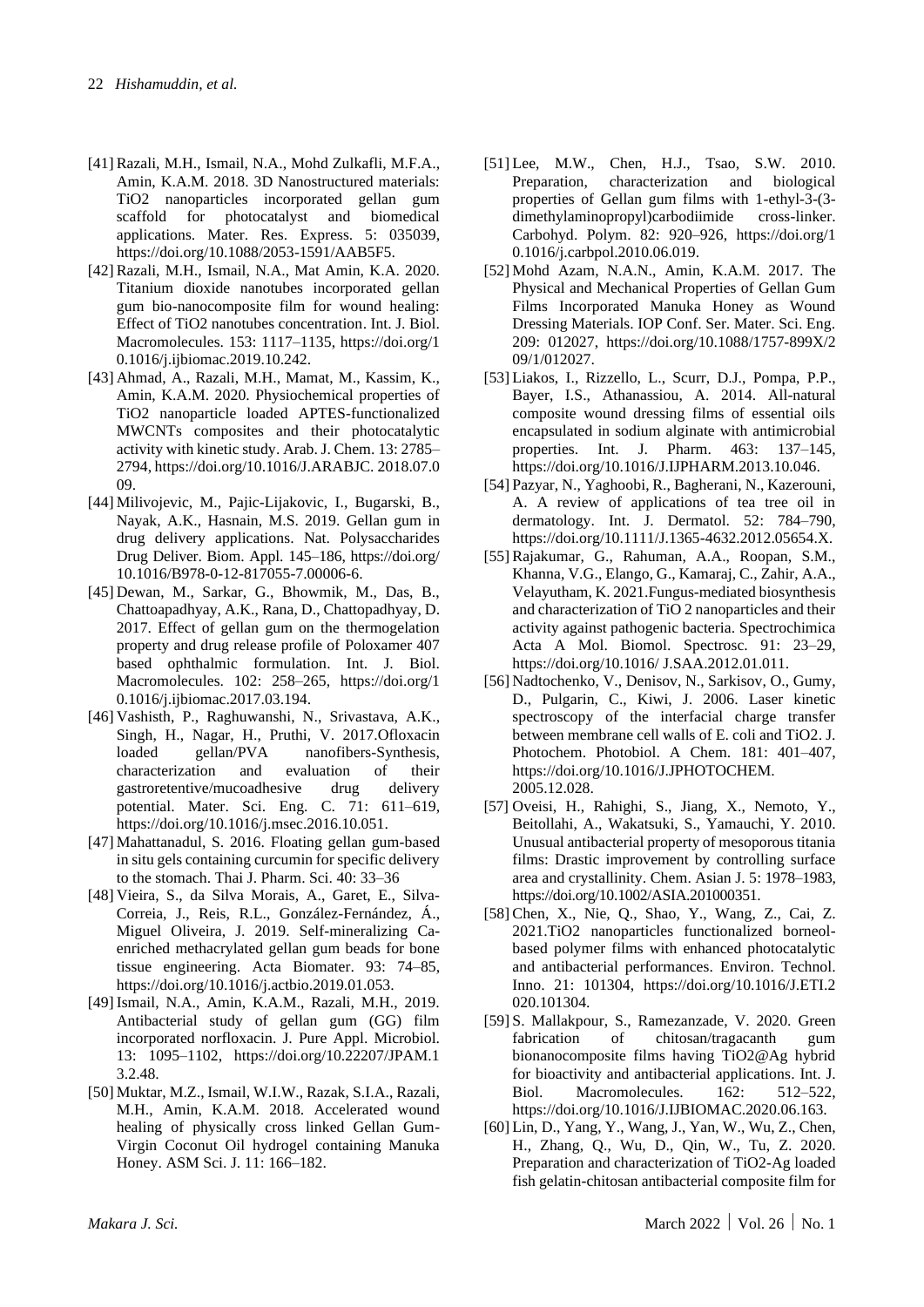food packaging. Int. J. Biol. Macro-molecules. 154: 123–133: https://doi.org/10.1016/ J.IJBIOMAC.202 0.03.070.

- [61] Mat Amin, K.A., Gilmore, K.J., Matic, J., Poon, S., Walker, M.J., Wilson, M.R., in het Panhuis, M. 2012. Polyelectrolyte Complex Materials Consisting of Antibacterial and Cell-Supporting Layers. Macromolecular Biosci. 12(3): 374–382. https://doi.org/10.1002/mabi.201100317.
- [62] Leroux, G., Neumann, M., Meunier, C.F., Voisin, V., Habsch, I., Caron, N., Michiels, C., Wang, L., Su, B.L. 2021. Alginate@TiO2 hybrid microcapsules with high in vivo biocompatibility and stability for cell therapy. Colloids Surfaces B Biointerfaces. 203: 111770, https://doi.org/10.10 16/J.COLSURFB.2021.111770.
- [63] Mehrabani, M.G., Karimian, R., Rakhshaei, R., Pakdel, F., Eslami, H., Fakhrzadeh, V., Rahimi, M., Salehi, R., Kafil, H.S. 2018. Chitin/silk fibroin/TiO2 bio-nanocomposite as a biocompatible wound dressing bandage with strong antimicrobial activity. Int. J. Biol. Macromolecules. 116: 966–976, https://doi.org/10.1016/J.IJBIOMAC.2018.05.102.
- [64] Cao, L., Wu, X., Wang, Q., Wang, J. 2018. Biocompatible nanocomposite of TiO2 incorporated bi-polymer for articular cartilage tissue regeneration: A facile material. J. Photochem. Photobiol. B Biol. 178: 440–446, https://doi.org/10.1016/J.JPHOTOBIOL.2017.10.0 26.
- [65] Ahmed, A., Niazi, M.B.K., Jahan, Z., Ahmad, T., Hussain, A., Pervaiz, E., Janjua, H.A., Hussain, Z. 2020. In-vitro and in-vivo study of superabsorbent PVA/Starch/g-C3N4/Ag@TiO2 NPs hydrogel membranes for wound dressing. Eur. Polym. J. 130: 109650, https://doi.org/10.1016/J.EURPOLYMJ.20 20.109650.
- [66] Marulasiddeshwara, R., Jyothi, M.S., Soontarapa, K., Keri, R.S., Velmurugan, R. 2020. Nonwoven fabric supported, chitosan membrane anchored with curcumin/TiO2 complex: Scaffolds for MRSA infected wound skin reconstruction. Int. J. Biol. Macromolecules. 144: 85–93, https://doi.org/10.10 16/J.IJBIOMAC.2019.12.077.
- [67] Chen, J., Dai, S., Liu, L., Maitz, M.F., Liao, Y., Cui, J., Zhao, A., Yang, P., Huang, N., Wang, Y. 2021. Photo-functionalized TiO2 nanotubes decorated with multifunctional Ag nanoparticles for enhanced vascular biocompatibility. Bioact. Mater. 6: 45–54, https://doi.org/10.1016/J.BIOACTMAT. 2020.0 7.009.
- [68]J, T., K.K., W., C.M., H., C.N., L., W.Y., Y., C.M., C., J.F., C., P.K., T. 2007. Topical delivery of silver nanoparticles promotes wound healing. Chem. Med. Chem. 2: 129–136, https://doi.org/ 10.1002/CMD C.200600171.
- [69] Hart, G.A., Hesterberg, T.W. 1998. In vitro toxicity of respirable-size particles of diatomaceous earth

and crystalline silica compared with asbestos and titanium dioxide. J. Occup. Environ. Med. 40: 29– 42, https://doi.org/10.1097/00043764-199801000- 00008.

- [70] Muzzarelli, R.A.A., Morganti, P., Morganti, G., Palombo, P., Palombo, M., Biagini, G., Mattioli Belmonte, M., Giantomassi, F., Orlandi, F., Muzzarelli, C. 2007. Chitin nanofibrils/chitosan glycolate composites as wound medicaments. Carbohyd. Polym. 70: 274–284, https://doi.org/10.1 016/J.CARBPOL.2007.04.008.
- [71] Kim, K.O., Lee, Y., Hwang, J.W., Kim, H., Kim, S.M., Chang, S.W., Lee, H.S., Choi, Y.S. 2014. Wound healing properties of a 3-D scaffold comprising soluble silkworm gland hydrolysate and human collagen. Colloids Surfaces B Biointerfaces. 116: 318–326, https://doi.org/10.1016/j.colsurfb.20 13.12.004.
- [72] Mahmoud, A.A., Salama, A.H. 2016. Norfloxacinloaded collagen/chitosan scaffolds for skin reconstruction: Preparation, evaluation and in-vivo wound healing assessment. Eur. J. Pharm. Sci. 83: 155–165, https://doi.org/10.1016/J.EJPS.2015.12.0 26.
- [73] Lee, C.H., Chao, Y.K., Chang, S.H., Chen, W.J., Hung, K.C., Liu, S.J., Juang, J.H., Chen, Y.T., Wang, F.S. 2016. Nanofibrous rhPDGF-eluting PLGA-collagen hybrid scaffolds enhance healing of diabetic wounds. RSC Adv. 6: 6276–6284, https://doi.org/10.1039/c5ra21693a.
- [74] Ng, J.Y., Zhu, X., Mukherjee, D., Zhang, C., Hong, S., Kumar, Y., Gokhale, R., Ee, P.L.R. 2021. Pristine Gellan Gum-Collagen Interpenetrating Network Hydrogels as Mechanically Enhanced Antiinflammatory Biologic Wound Dressings for Burn Wound Therapy. ACS Appl. Bio. Mater. 4: 1470– 1482., https://doi.org/10.1021/acsabm.0c01363.
- [75] Kiene, K., Porta, F., Topacogullari, B., Detampel, P., Huwyler, J. 2018. Self-assembling chitosan hydrogel: A drug-delivery device enabling the sustained release of proteins. J. Appl. Polym. Sci. 135: 45638, https://doi.org/10.1002/app.45638.
- [76] Maver, T., Hribernik, S., Mohan, T., Smrke, D.M., Maver, U., Stana-Kleinschek, K. 2015. Functional wound dressing materials with highly tunable drug release properties. RSC Adv. 5: 77873–77884, https://doi.org/10.1039/c5ra11972c.
- [77] Mohd Sebri, N.J., Mat Amin, K.A. 2016. Gellan Gum/Ibuprofen Hydrogel for Dressing Application : Mechanical Properties. Release Act. Biocompatibility Stud. 12: 483–498.
- [78] Ramli, N.F.K., Razak, S.I.A., Amin, K.A.M. 2018. The Effect of Acetaminophen on Physical, Compression Strength and Thermal Behaviours of Kelcogel Hydrogel Films. IOP Conf. Ser. Mater. Sci. Eng. 440: 012026, https://doi.org/10.1088/175 7-899X/440/1/012026.